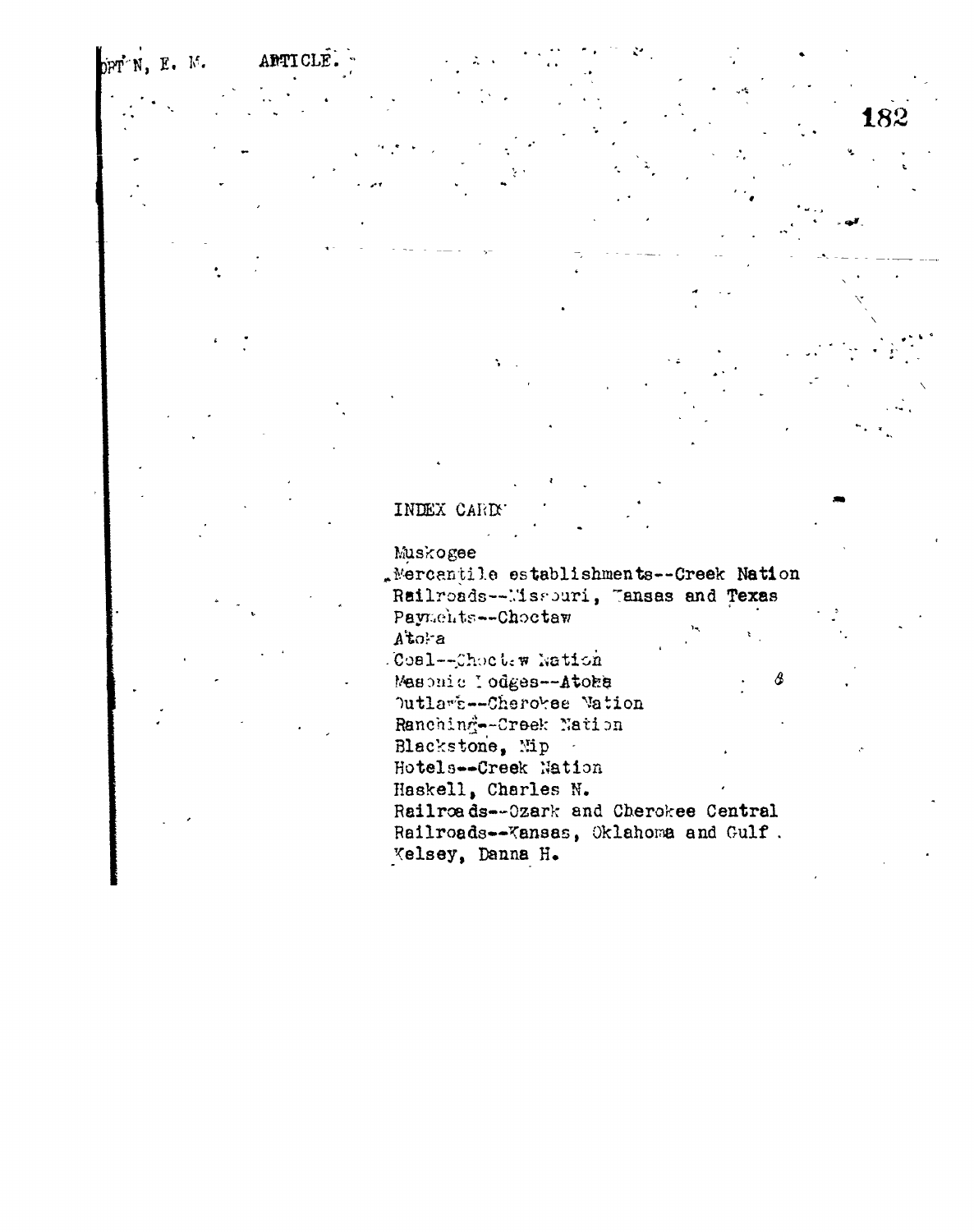ARTICLE. LORTON. E. M.

RAILROAD LIFE I'I INDIAN TERRITORY, BEING THE PERSONAL EXPERIENCES OF MR. E. M. MORTON

183

I came to Indian Territory in January 1886, from Grand Rapids Michigan, where I was born and reared, attaining a high school education. My father passed on when I was a young man 'nd I began then , make my own way. I landed at Atoka in the Choctaw Nation, where hearned RR work under the tutelage of my father-in-law, Mr. J. R. rown, who was then the RR Agent at that point and who, himself, came to the Territory with the MKT in the 70's.

I came to Liuskogee in May 1886, taking a job in the freight office, under Mr. W. W. Miller, the agent, staying at that point a matter of two years. At that time Muskogee was a small town, but / a very important trading point. There were teveral quite large mercantile establishments here. The outstanding ones being the Patterson Mercantile Co., Turner and Byrne, dealers in hardware and Qumber; J. E. Turner Mercantile Company: T. B. Severs General. Mdse; the drug store was owned and operated by Dr. F. M. Williams succeeded by E. R. Rulison.

The Government maintained an Indian Agency here, and such agency wes in charge of some very able and brillant men.

The professions were also very ably represented by the brainest men in the country.

What is now the EKT RR was at that time leased and operated by the Mo. Pac RR Co, and the line was permitted to run down, the main business of the company being diverted to the St LIM & S, thlatter parralleling the Katy into Texas through Little Rock.

I had the good fortune to attract ø notice of Mr. J. W. Maxwell, then the division superintendent of the line at Muskogee,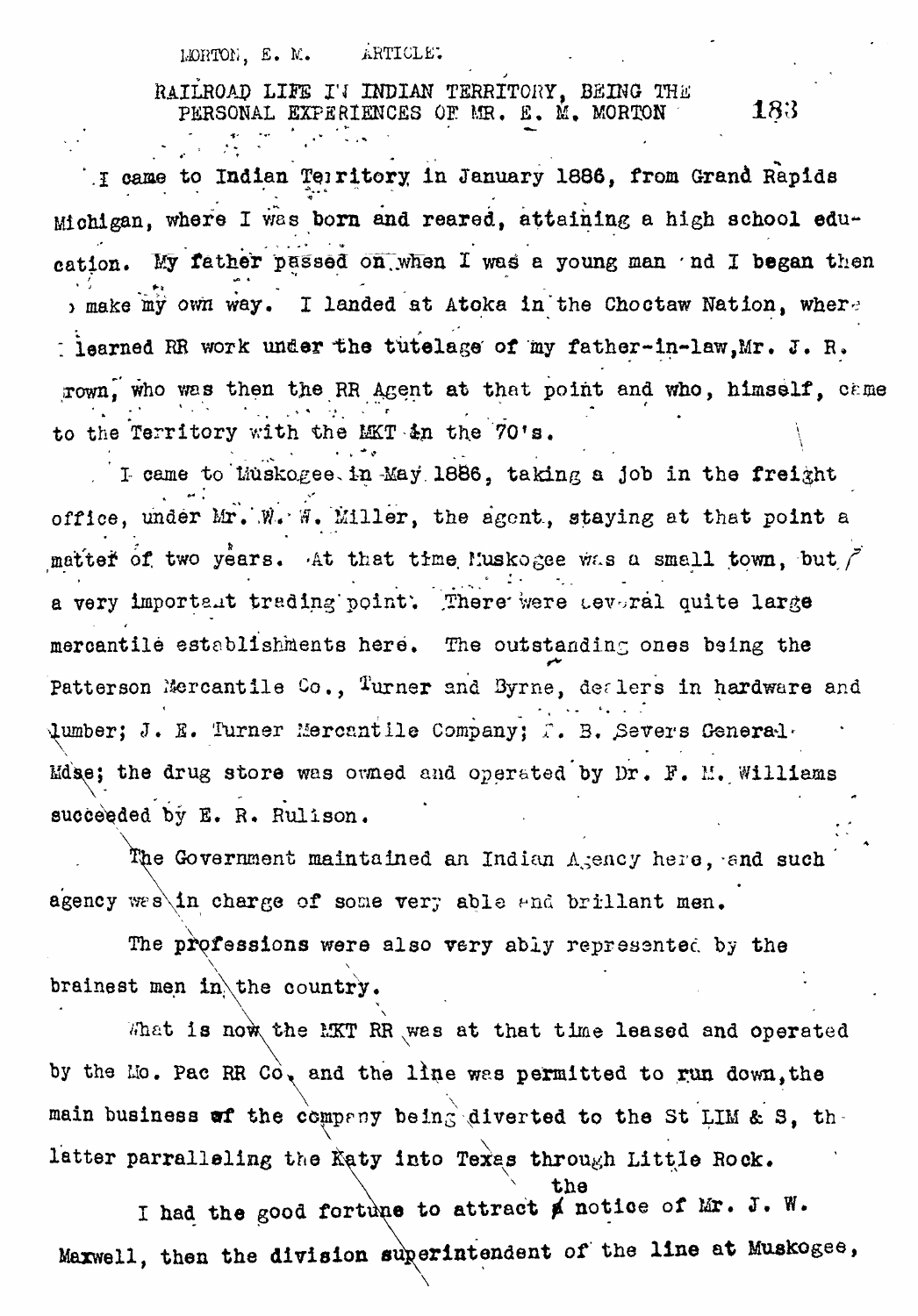MORTON, E. M. AKTICLE.

who was, by the way, a very brillant RR official and a man who **\xcited the loyalty and love of his subordinates. Mr, Maxweir** *x*  $\mathbf{x} \cdot \mathbf{y} = \mathbf{y} \cdot \mathbf{y}$ **offered me the first Agency coming to his attention -having day** and night telegraph operators (I was not a telegraph operator myself) the result being my appointment to the agency at Atoka **where I was well known.~That town being my first stop in the** Territory when I came West.

**. i-y wife Vas also well acquainted, there<sup>1</sup> having made'it her** home for some yeats; as I tell my friends, I spent eight of the happiest years of my life at Atoka and intertained for it and its older citizens a lasting arfaction.

**- , Almost immediately after taking up my duties at Atoka the line went into.tho hands of Rsceivers (Messers, Ed'dy'& Cross), thus** separatin<sub>f</sub> the Eaty from the Mc. Pac. At once great preparations were instituted to place the Katy on a plane with other great Southwestern carriers; Immense sums were expended to improve the road bed; heavier steel wLs laid and plenty of rolling stock provided to care for business which immediately began rolling through **this-fertile country and on through Texas and the Gulf.**

Atoka boasted of some very hi<sub>gh</sub> classed citizens, I recall, **Father J. S. Murrow, as he was affectionately called by his many friends,** the **was a missionary to the Indians - - Captain G. B. Hester of Boggy Depot, whose daughter became the wife of Senator\*Robert .** L. Uwen, the prominent family of Choctaws the Wrights. Frank Wright **e Presbyterian Evangelist, Dr. £, N. ,. <sup>r</sup>\*ight a prominent physician** and Allen Wright an Attorney and former member of the law firm of Stuart and Wright. Mr. Wright now Mving in McAlester and practicing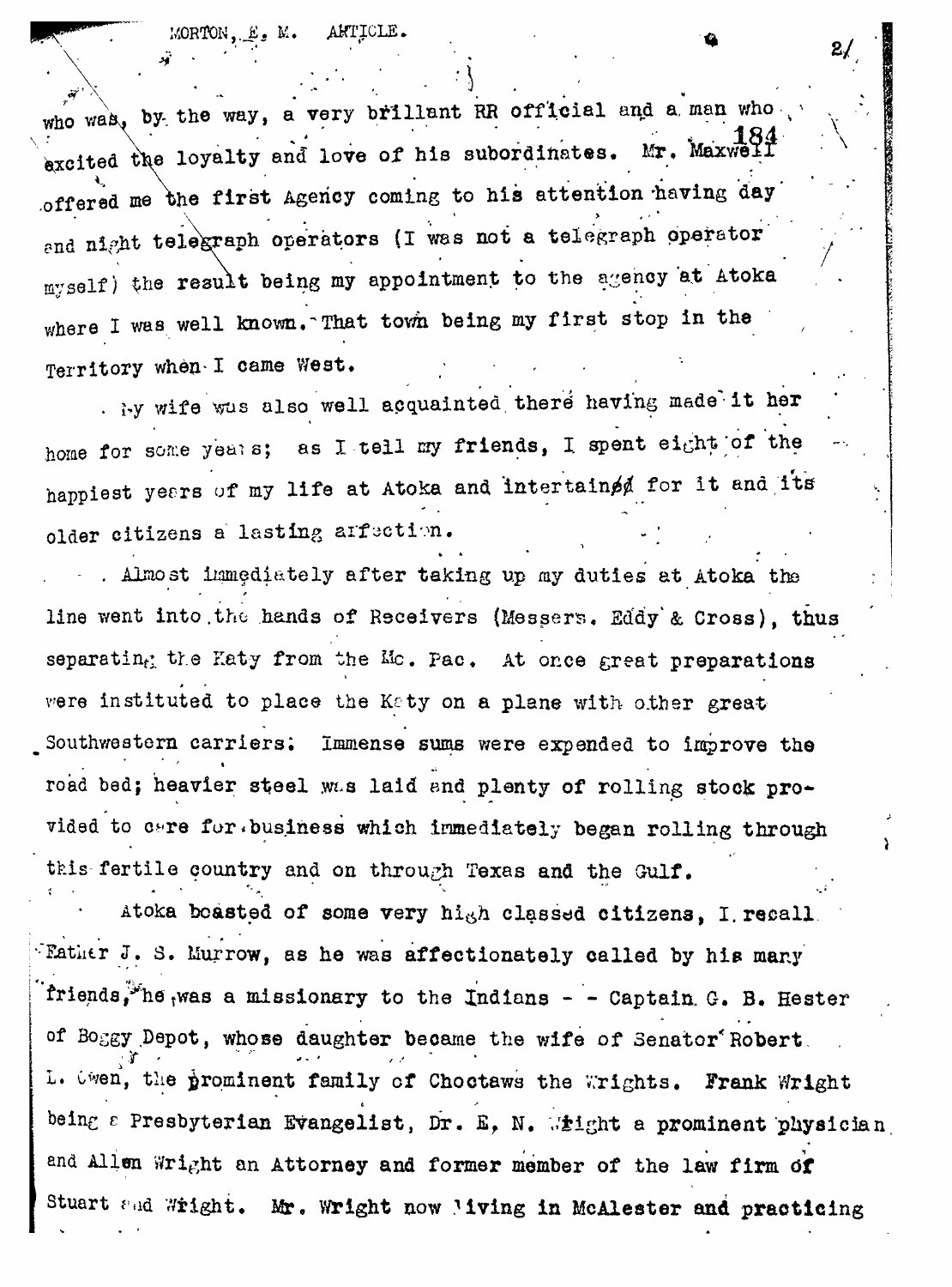*••>',' . ' '*

law there.

. During my stay in Atoka the U, S. Government made a hugepayment to the Choctaws, Atoka being the headquarters. This payment, amounting to a sum of \$3,000,000, certainly accomplished a great deal of good throughout the Choctes Nation and circulated a lot of money in that area.

Indians came there who had never been on a RR train, and the "Iron Horse" was a great curiosity to them. Atoka was" the  $a$   $d$  because its in  $a$   $a$  the Junction *of fy#* branch line of the Katy, operating to Lehigh &• Coalgate, a distance *'of 7* & 14 miles respectively, from Atoka. The majority of the Company coal for the Katy was mined at Coalgate and hundreds of cars were handled monthly through Atoka; also large quantities of commercial coal originated at both Lehigh and Coalgate, requiring many trains daily to handle same, this made itoka an important station, quite a large force of employees were required to properly handle the business.

The social life at Atoka was very pleesant, lovely people made it so.  $\cdot$   $\cdot$ 

**There was a very old Masonic Lodge thero and I entered the Blue Lodre earl'y in my life, going on into the Royal Arch Chapter there, I recall my chapter team of three consisted of Morton** Rutherford, Mike Conlan and myself. Morton Rutherford is now de**ceased, a fine man. Mike Conlan lives in Oklahoma City,**

Morton Rutherford was U. S. Commissioner at Atoka, we lived close neighbors. I loved the family.

In 1895 I was appointed agent at Muskog e which was a distinct **promption and was no doubt largely due to the influence of Mr. J. W.** 

185

i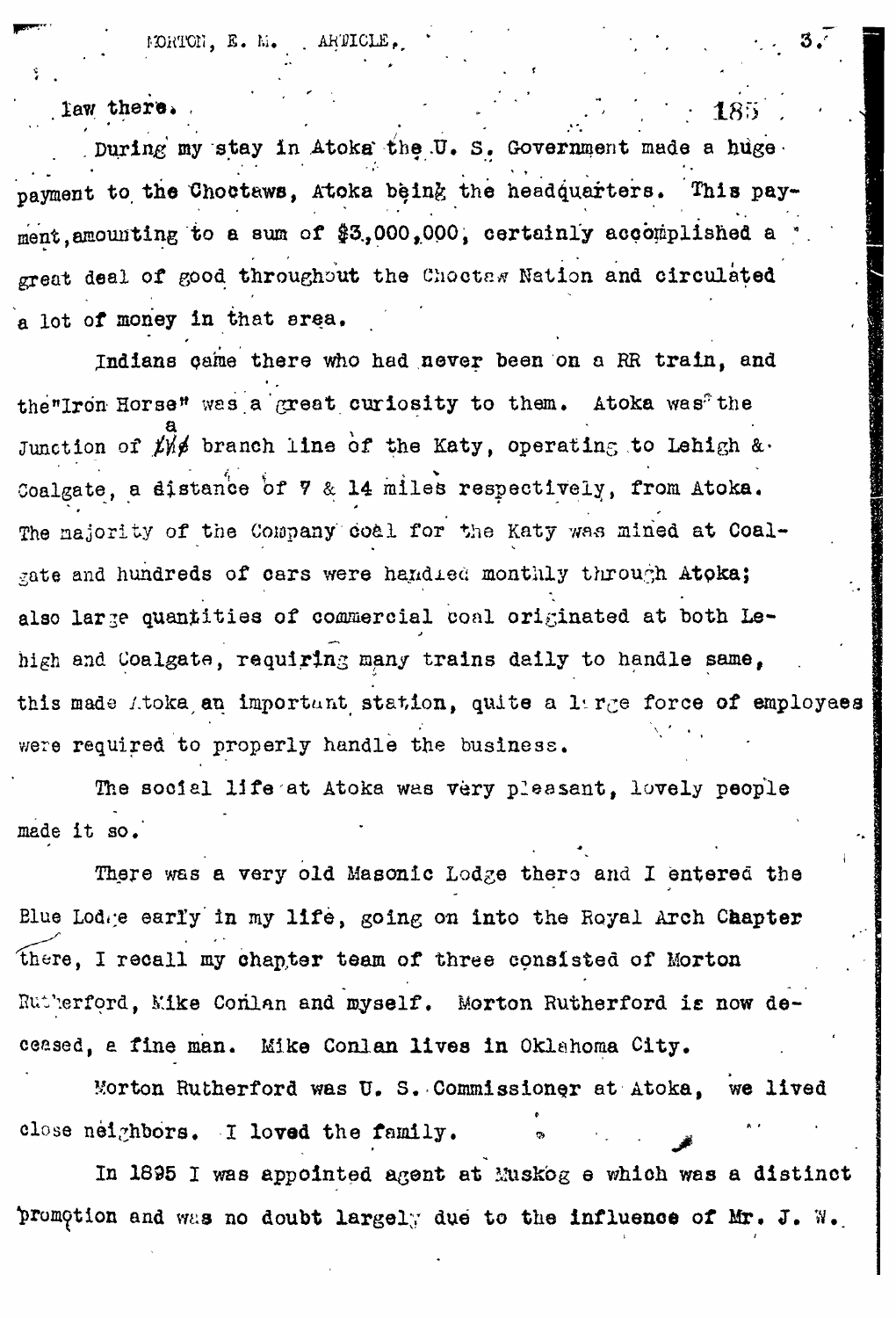MORTON. E. M. ARTICLE.

Maxwell, who at that time was Assistant General Manager of the Katy, having gone on up the line himself.

Muskogee was then a city of 4,000 and business was brisk both for the RR and the people engaged in business here.

Much had taken place here in the eight years of my absence. A bank had been established, the courts ere in oper tion and I went to say. the latter was a big step forward, enabling the hendling ,  $\tilde{\mathbf{M}}$ first hand, of the criminal element which had been thriving in a large way, the people in this area having previously depended upon the Court at Fr. Smith, a distance of one hundred miles across the country by stage or horse back.

by The Katy RP was seing harrassed by train robbers who plied the traffic up and down the Cherokee division Setusen Muskegee and Vinita. For quite æ long period of the I had arrangements with the U. S. Marshal here to send armed guards in the exprose car North on train 2, leaving luskoges at 9:45 f. M., such force moded travel to Vinita and return on train  $H$ , arriving here at d:30  $\ldots$ ,  $\mathbb{R}$ . This arr ngement putting a stop to the practice of holding up our trains. These justes ere intrepid officers And had been engaged in many conf flicts dth the Daltons and other box es of train robbers.

In the days before statehood and while the affairs of Indian Territory were being governed by the several Tribes, large numbers of stock cattle were brought to this country from South Texas that sere unloaded at between Okataha and Blackstone. The latter point being located by the rivers South of Gibson Stateion. Immense pastures were under fence, these nattle fattened off the gras from time of unloading in april of each year, then in September were loaded and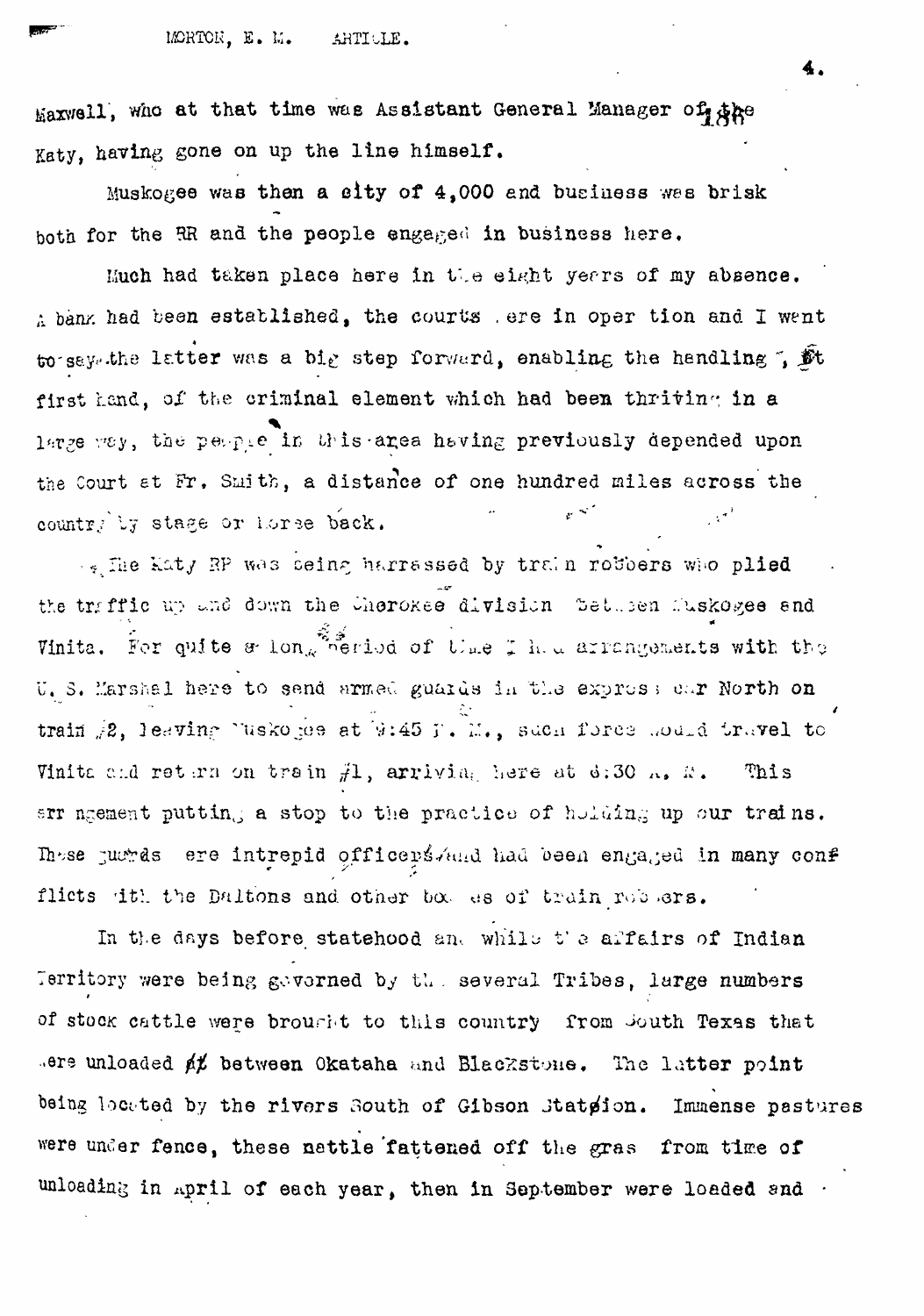and shipped to the National stock yards at E. St. Louis and Union Stock Tards Chicago. 187

This resulted in very hesvy traffic for the rail carriers and produced profitable business bringing plenty of cash and commerce to this country.

Men like P. N. Blackstone, or Nip as he was known by his friends. Clarence Turner, H. B. Spaulding, I. N. Micholson and many others were extensively engaged in the cattle business.

The Indian Nations charged a dollar per head, for grazing. Many thousands of head of cattle were handled.

I recall a particular instance involving Ir. Mip Blackstone to show that this man's word was as good as money in the bank. He shipped in three train loads of cattle, the freight charges covering which were approximately \$2500 per train. He wired me from Texas to release the calter upon arrival at Oktaha that he would pay me the charge upon his arrival three days latter. At the appointed time the full amount  $p f$  was turned over to me, a matter of about  $$7500.00$ . That is the kind of a chap he was. As far as that is concerned though I will say I never lost a penny doing business on a very large scalewith the merchants and others with whom the on a very large variable that the merchants end others with the merchants end others with whom the merchants  $\mathcal{C}$ 

RR came into contact. Upon my arrival here in '95, there was no superintendent<br>located here  $\cancel{\text{and}}$  there was one at Parsons and one at Denison, so that the agent who was also responsible for the Yard had many inthat the agent who was also responsible for the  $\mathcal{A}$  responsible for the Yard had many involved duties. In February 1899, Kuskogee was the victor of a strategie was the victor of a strategie was the<br>The victor of a strategie was the victor of a strategie was the victor of a strategie was the victor of a stra disastrous fire which practically wiped out the town. We had  $\frac{1}{2}$  and fighting applies the fighting approximation of water except and  $\frac{1}{2}$ cisterns, and the fire was of such magniture that the supply west e Miro part of the bucket. All that part of Muskogee North of

. 5,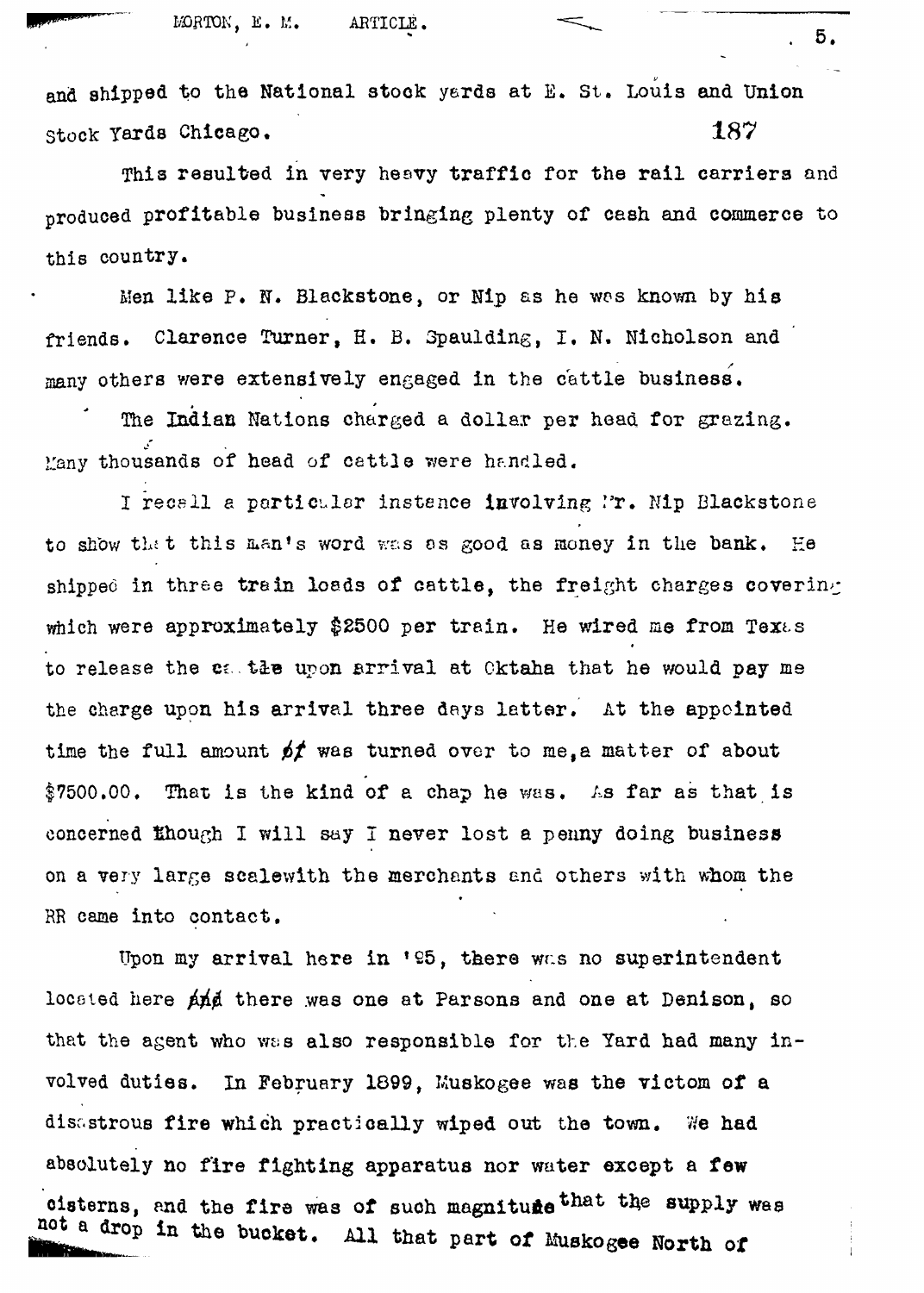Broadway, including the Turner Hardware Company, the English 188 Block Corner Broadway & Main wt.s complete razed, a very strong wind carried burning ambers as far away as Bruahy Mountain. The  $MKT$  passenger ard freight offices including the Freight House, were destroyed. The Katy passenger was located as now dn the building corner of Broadway and Katy Tracks. This building was frame nd wes used as a hotel,, formerly the old Adams hotel and burned down very quickly, the occupants failed to save anything, however, we of the Katy saved the contents of the ticket office, also of the freight house, because I took steps immedictely to have cars switched t the House and utilized the help of 100 or so RR men employees of the Company to stow everything moveable into the cars and move them to a point of safety, All the office furniture, desks etc., the telegraph instruments, battery jers, and even the clock was saved. The saving of the freight alone amousted to many thousands •of dollars.

I utilized a small company building which wes soved from the conflagration und had it set up for use as a telegraph office, ticket office and an office for myself, and although the fire was .burning briskly at 9:20  $\Lambda$ .  $\Sigma$ ., we had the telegraph oflice in operation by 10:30 A. N., and were getting trains through the Yards as usual, the uompany lost no property aside from the Haty oil and freight house, no rolling stock damaged or derailed.

The Sugerintendent was well pleased with the set-up when he arrived at noon and requested me to give him the names of each RR man who aided me in saving company property. I recall that each received merit marks on his record as a result; I made it quite plain to the superintendent that any of these men could have just stepped

**L**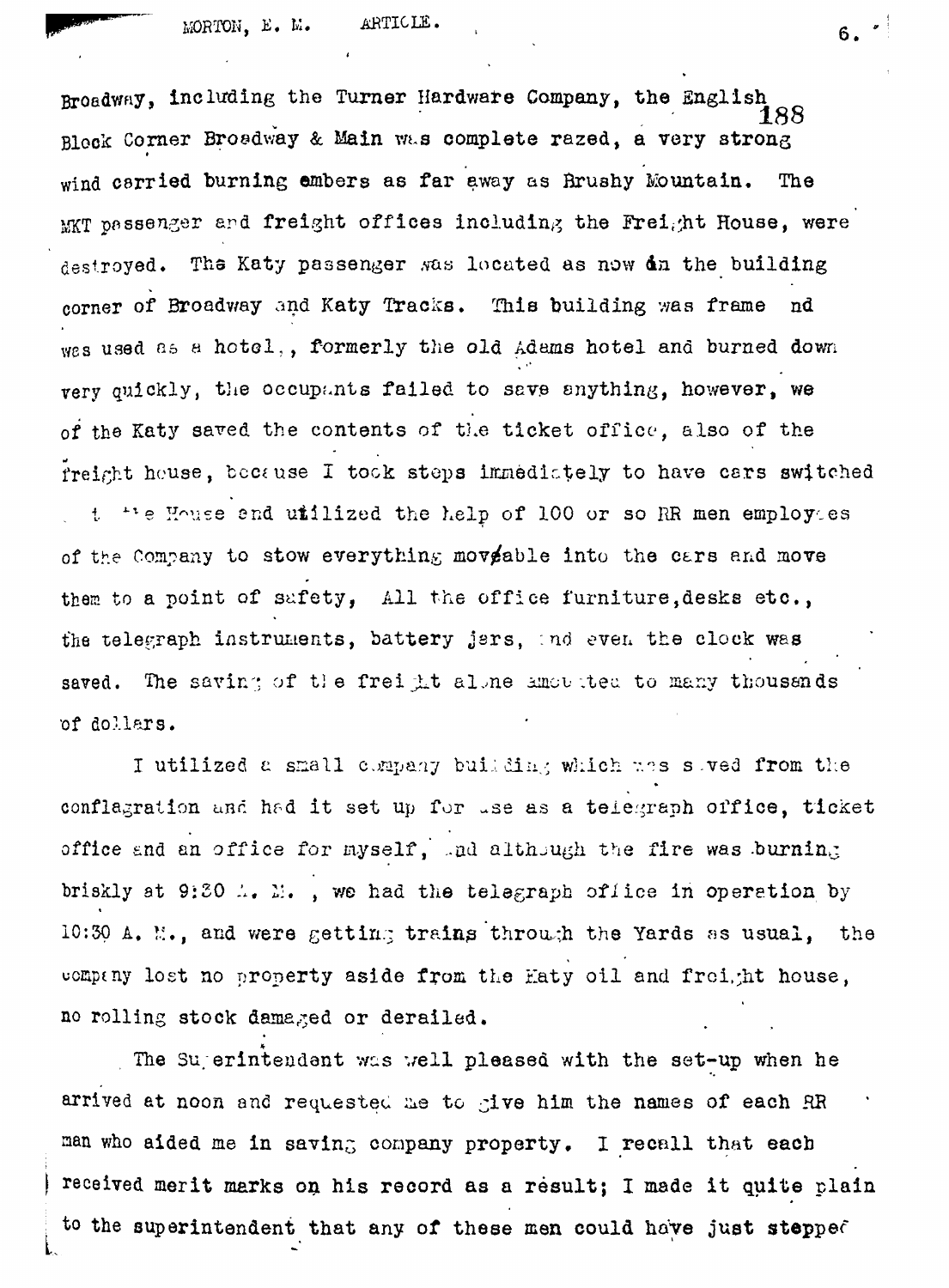

up street a ways and had all the free liquor he could drink the drug stores in town just placed their supply at the disposal of the populace) and everyone up town was gloriously drunk.

The Company put up a temporary freight house on the same site in four days time. In the meantime we utilized box cars for storage and delivery of freight.

The company also furnished a coach which was located about where the present news stand is situated, for use as a waiting room for passengers.

Immediate steps were put in operation to rebuild the Katy Hotel and it was of brick construction. It took almost a year to finish it.

At this time all trains were node up in the South Yard, South of Fondulae Street so that required much switching and handling of cars across, Broedu. y and Okuulgee, that were known as death crossings and they were very dangerous. Many actid nts becarred; the round house and coal shutes, also the stock yards sere down town about opposite the Atlas Supply house; the Katy pond und. nich the company depended for their witer supply hes in the area now being used for Freight House and tracks. This pond occuppied quite a large area and was capable of holding a large supply of water, but we used to have a drougth in those days as we do now, when our supply of bater was diminished, we had to resort to water trains to haul water from the This water was dumped into the pond Arkansal river three miles North. then pumped into the tank for our engines.

Much rejoicing was had by all concerned when Muskogee obtained a water system and enjoyed the benefits of sewage disposal.

 $\tilde{7}$ .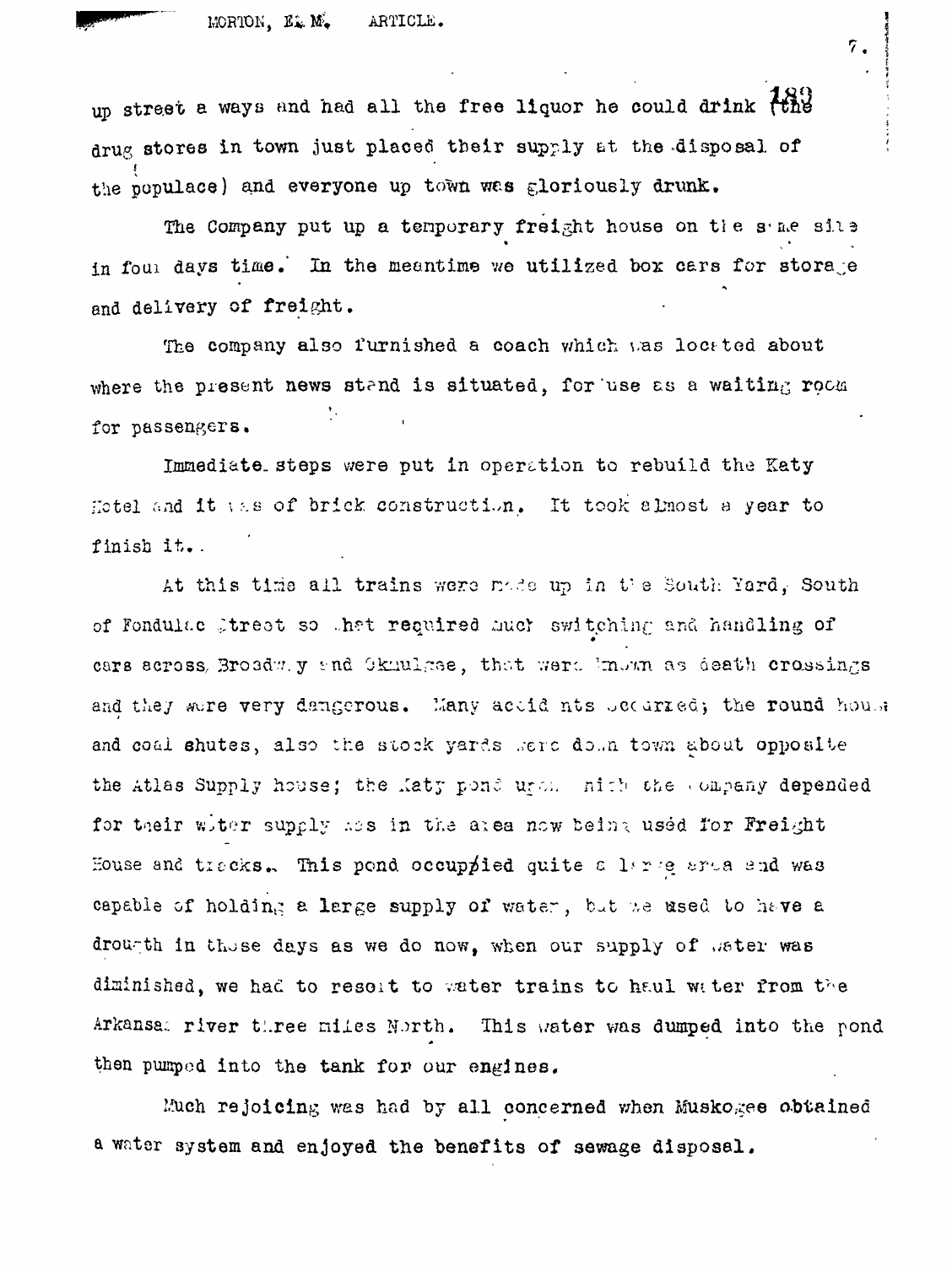Talking about water reminds me of the early days here when travelers arrived end wanted room with bath at some of the early hostelries, the bath was what is known as a "hummingbird bath",that is, a wash bowl, no turkish towels, and the user had to bring the water in from the pump and subsequently Cump it out the window.

After the ruins of the fire were cleaned up, the city emerged like a Phoenix and promptly began to rebuild in a large way, business was very ceod, the Haty of course was the only carrier serving this city and surrounding country. But Muskogee was making-such rapid strides that it attracted outside capital and men who saw an oppor-**\*** tunity to spread cut, cuct men s C. h. H&skell (our first Governor) **ft** the Kenefic^ *LR* ouiicers, tie;, shov/ed up here, *I'x\** Kaskell raised 470,000.00 is tv;o hours tim© stsndinf on *e* wagon dravm up on a prominent coiner, the purpose of which was to build some sailroads.

The Kenefic paople built the line from Fayetteville through ::usko ;ec and into Clcraulgee, tapping tLe Frisco *at* both points. *This* line was finished and oper« ions begun in February 1903. Of course the purpose of building this line was to sell it to the Frisco which would in<br>e/to Muskogee. This line was known  $\frac{1}{2}$  and the carrier and cutoff constants  $\frac{1}{2}$  and  $\frac{1}{2}$  and  $\frac{1}{2}$  and  $\frac{1}{2}$  as  $\frac{1}{2}$ Czark and Cherokee Central. The sale w.s consummated in about two year8.

The Kenefics also built the K0&G and Midland Valley.

I opened the first station for the  $0$  & CC having resigned the Katy agency at Muskogee November 15, 1902. s second contract the contract of the contract of the contract of the contract of the contract of the contract<br>Second contract of the contract of the contract of the contract of the contract of the contract of the contract

Subsequently I reentered the service of the Katy in Texas, becoming a travelling auditor, headquarters Houston, then transferred to Muskogse in 1005 as Chief Clork, I resigned this position and accepted . a pension, at least 1 call it such, for I entered the service of Uncle

8.